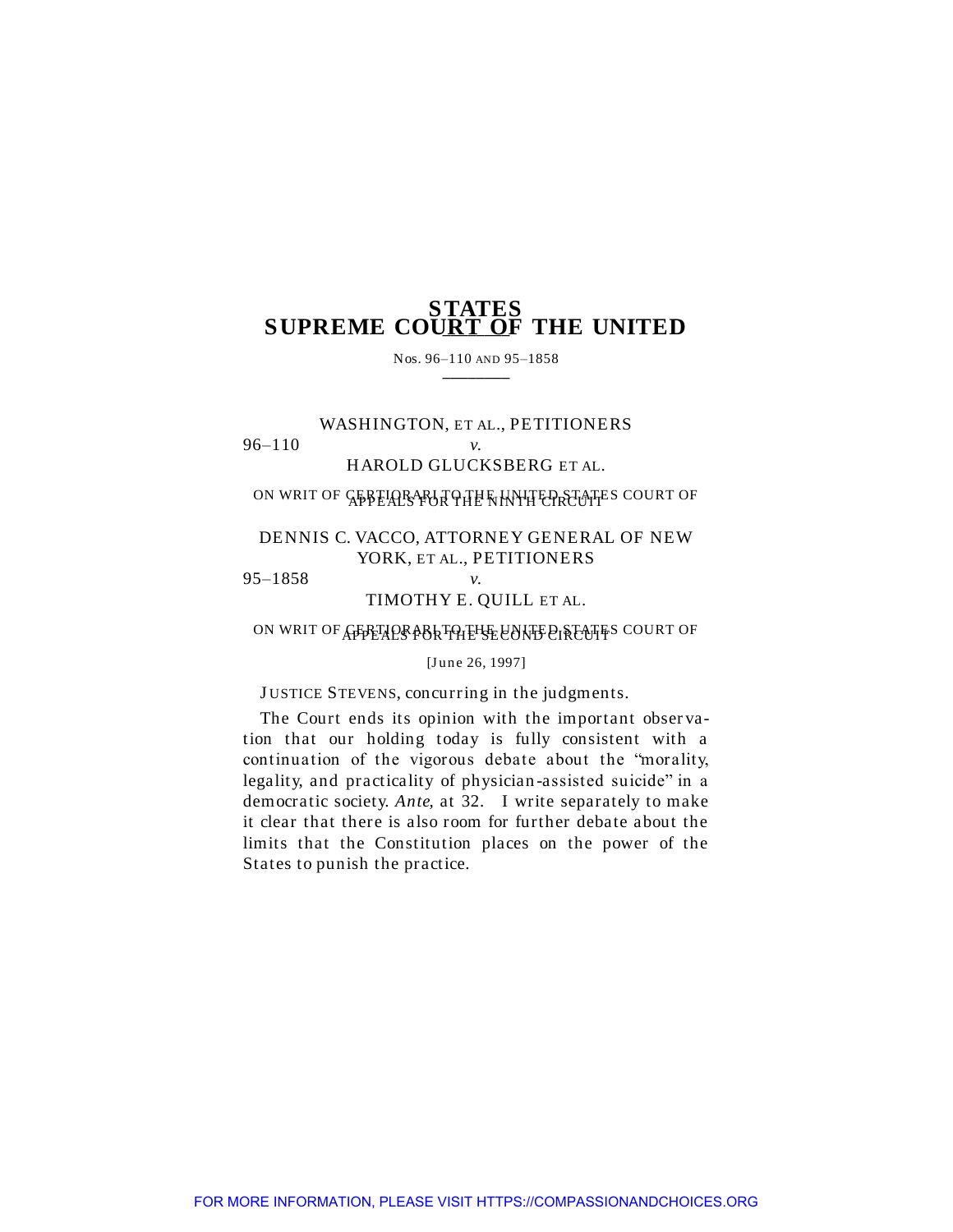I

The morality, legality, and practicality of capital punish ment have been the subject of debate for many years. In 1976, this Court upheld the constitutionality of the practice in cases coming to us from Georgia,  $<sup>1</sup>$  Florida<sup>2</sup>, and Texas.<sup>3</sup></sup> In those cases we concluded that a State does have the power to place a lesser value on some lives than on others; there is no absolute requirement that a State treat all human life as having an equal right to preservation. Because the state legisla tures had sufficiently narrowed the category of lives that the State could terminate, and had enacted special procedures to ensure that the defendant belonged in that limited category, we concluded that the statutes were not unconstitutional on their face. In later cases coming to us from each of those States, however, we found that some applications of the statutes were unconstitutional.<sup>4</sup>

Today, the Court decides that Washington's statute prohibiting assisted suicide is not invalid "on its face," that is to say, in all or most cases in which it might be applied.<sup>5</sup> That holding, however, does not foreclose the possibility that some applications of the statute might well be invalid.

As originally filed, this case presented a challenge to the Washington statute on its face and as it applied to three terminally ill, mentally competent patients and to four physicians who treat terminally ill patients. After the District Court issued its opinion holding that the statute placed an undue burden on the right to commit physician-assisted suicide, see *Com passion in Dying* v.

<sup>1</sup>*Gregg* v. *Georgia,* 428 U. S. 153 (1976)

<sup>2</sup> *Proffitt* v. *Florida,* 428 U. S. 242 (1976).

<sup>3</sup> *J urek* v. *Texas,* 428 U. S. 262 (1976).

<sup>4</sup> See, *e.g., Godfrey* v. *Georgia,* 446 U. S. 420 (1980); *Enm und* v. *Florida,* 458 U. S. 782 (1982); *Penry* v. *Lynaugh,* 492 U. S. 302 (1989).

 $5$ See *ante*, at 3, n. 5.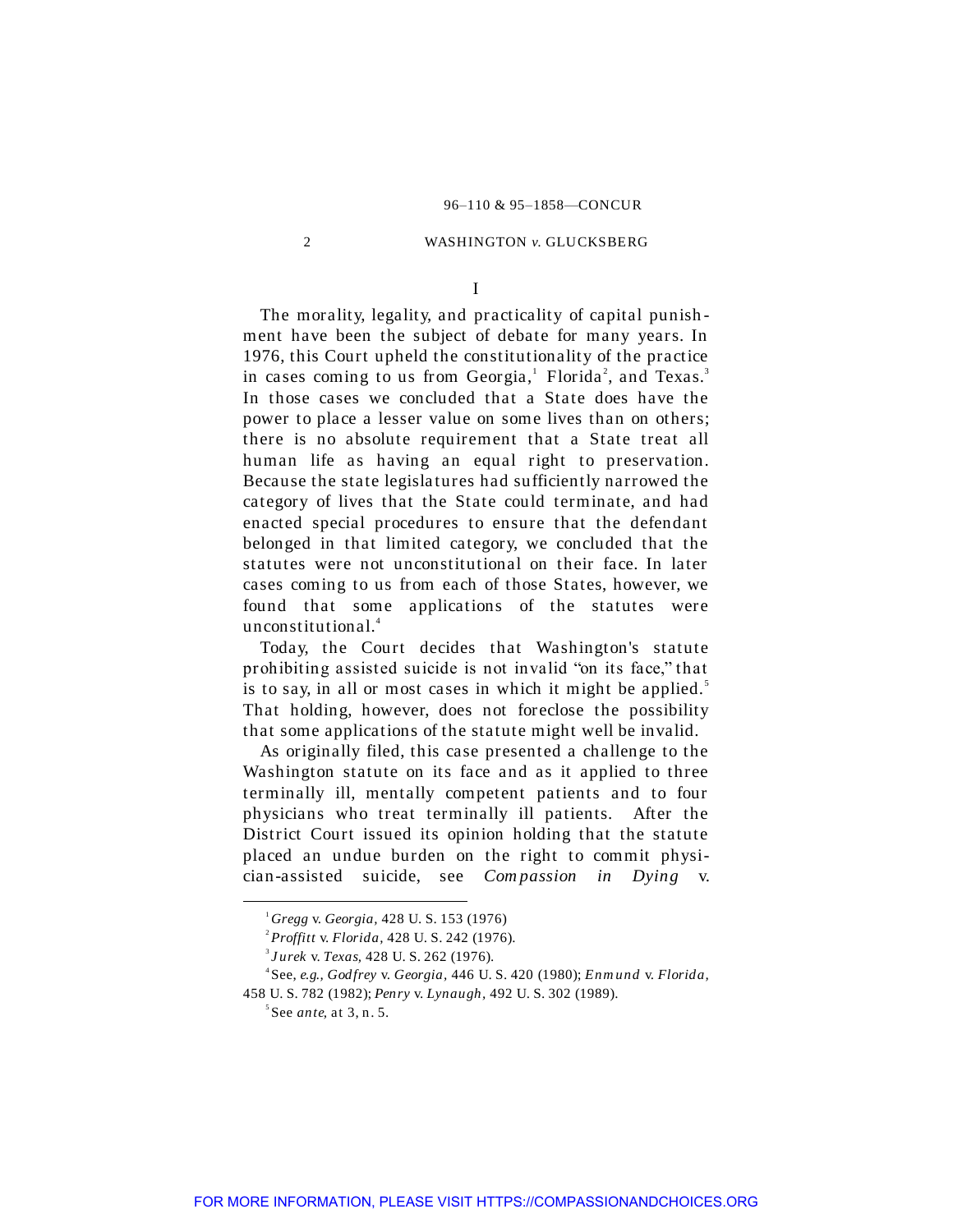*Washington, 850 F. Supp. 1454, 1462, 1465 (WD Wash.* 1994), the three patients died. Although the Court of Appeals considered the constitutionality of the statute "as applied to the prescription of life-ending medication for use by terminally ill, competent adult patients who wish to hasten their deaths," *Com passion in Dying* v. *Washington,* 79 F. 3d 790, 798 (CA9 1996), the court did not have before it any individual plaintiff seeking to hasten her death or any doctor who was threatened with prosecution for assisting in the suicide of a particular patient; its analysis and eventual holding that the statute was unconstitutional was not limited to a particular set of plaintiffs before it.

The appropriate standard to be applied in cases making facial challenges to state statutes has been the subject of debate within this Court. See *Janklow* v. *Planned Parenthood, S ioux Falls Clinic,* 517 U. S. \_\_\_ (1996). Upholding the validity of the federal Bail Reform Act of 1984, the Court stated in *United S tates* v. *S alerno,* 481 U. S. 739 (1987), that a "facial challenge to a legislative Act is, of course, the most difficult challenge to mount successfully, since the challenger must establish that no set of circumstances exists under which the Act would be valid." Id., at 745.<sup>6</sup> I do not believe the Court has ever actually applied such a strict standard,<sup>7</sup> even in *Salerno* itself, and

In other cases and in other contexts, we have imposed a significantly lesser burden on the challenger. The most lenient stan dard that we have applied requires the challenger to establish that the invalid applications of a statute "must not only be real, but substantial as well,

<sup>6</sup> If the Court had actually applied the *S alerno* standard in this action, it would have taken only a few paragraphs to identify situations in which the Washington statute could be validly en forced. In *S alerno* itself, the Court would have needed only to look at whether the statute could be constitutionally applied to the arrestees before it; any further analysis would have been superfluous. See Dorf, Facial Challenges to State and Federal Statutes, 46 Stan. L. Rev. 235, 239–240 (1994) (arguing that if the *S alerno* standard were taken literally, a litigant could not succeed in her facial challenge unless she also succeeded in her as applied challenge).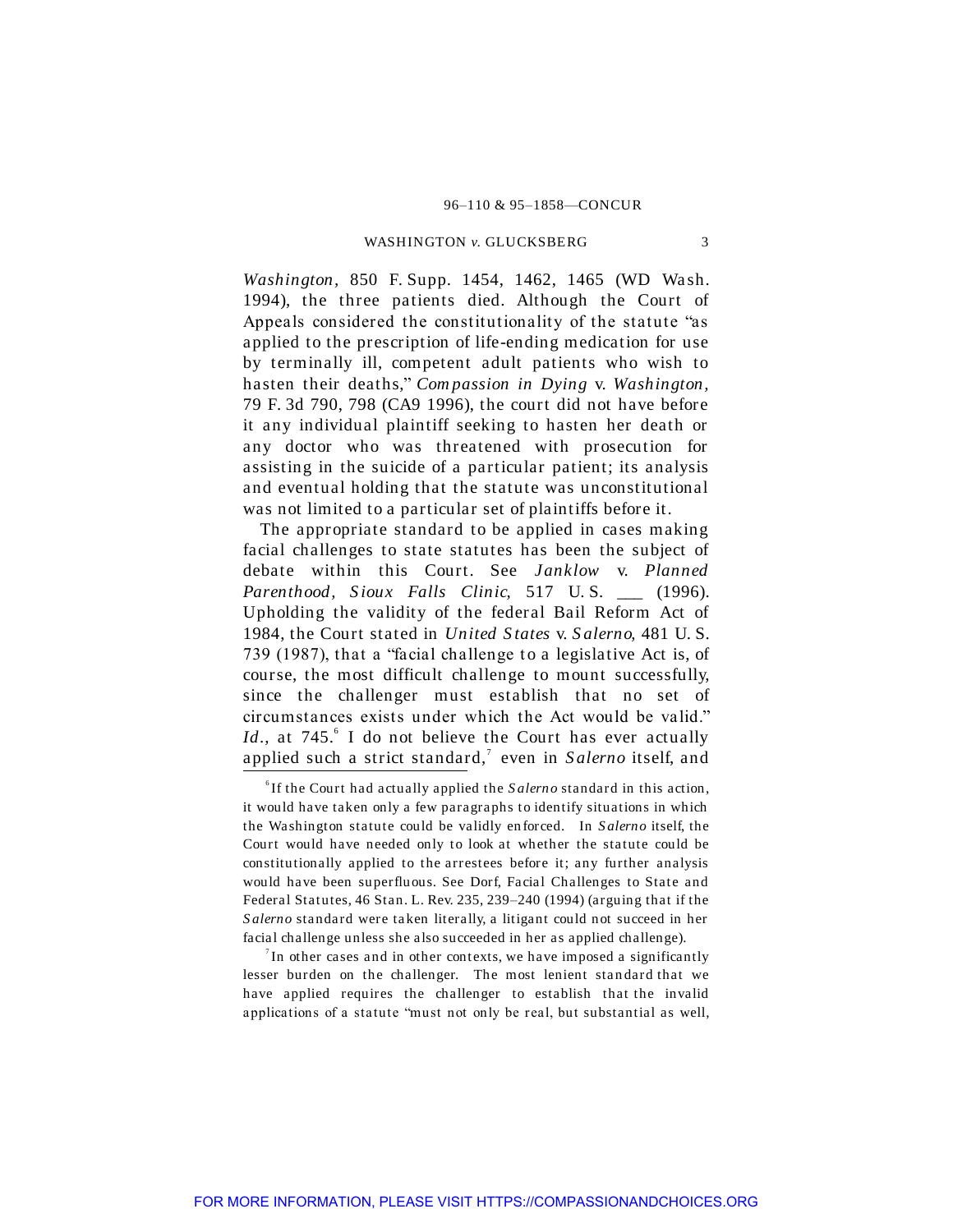the Court does not appear to apply *S alerno* here. Nevertheless, the Court does conceive of respondents' claim as a facial challenge —a ddressing not the application of the statute to a particular set of plaintiffs before it, but the constitutionality of the statute's categorical prohibition against "aid[ing] another person to attempt suicide." *Ante,* at 18 (internal quotation marks omitted) (citing Wash. Rev. Code §9A.36.060(1) (1994)). Accordingly, the Court requires the plaintiffs to show that the interest in liberty protected by the Fourteenth Amendment "includes a right to commit suicide which itself includes a right to assistance in doing so." *Ante,* at 18.

History and tradition provide ample support for refusing to recognize an open-ended constitutional right to commit suicide. Much more than the State's paternalistic interest in protecting the individual from the irrevocable consequences of an ill-advised decision motivated by temporary concerns is at stake. There is truth in John Donne's observation that "No man is an island."<sup>8</sup> The State

<sup>8</sup> Who casts not up his eye to the sun when it rises? but who takes off his eye from a comet when that breaks out? Who bends not his ear to any bell which upon any occasion rings? but who can remove it from that bell which is passing a piece of himself out of this world? No man is an island, entire of itself; every man is a piece of the continent, a part of the main. If a clod be washed away by the sea, Europe is the less, as well as if a promontory were, as well as if a manor of thy friend's or of thine own were; any man's death diminishes me, because I am involved in mankind; and therefore never send to know for whom the bell tolls; it tolls for thee." J. Donne, Meditation No. 17, Devotions Upon Emergent Occa sions 86, 87 (A. Raspa ed. 1987).

-

judged in relation to the statute's plainly legitimate sweep." *Broadrick* v. *Oklahom a,* 413 U. S. 601, 615 (1973). As the Court's opinion demonstrates, Washington's statute prohibiting assisted suicide has a "plainly legitimate sweep." While that demonstration provides a sufficient justification for rejecting respondents' facial challenge, it does not mean that every application of the statute should or will be upheld.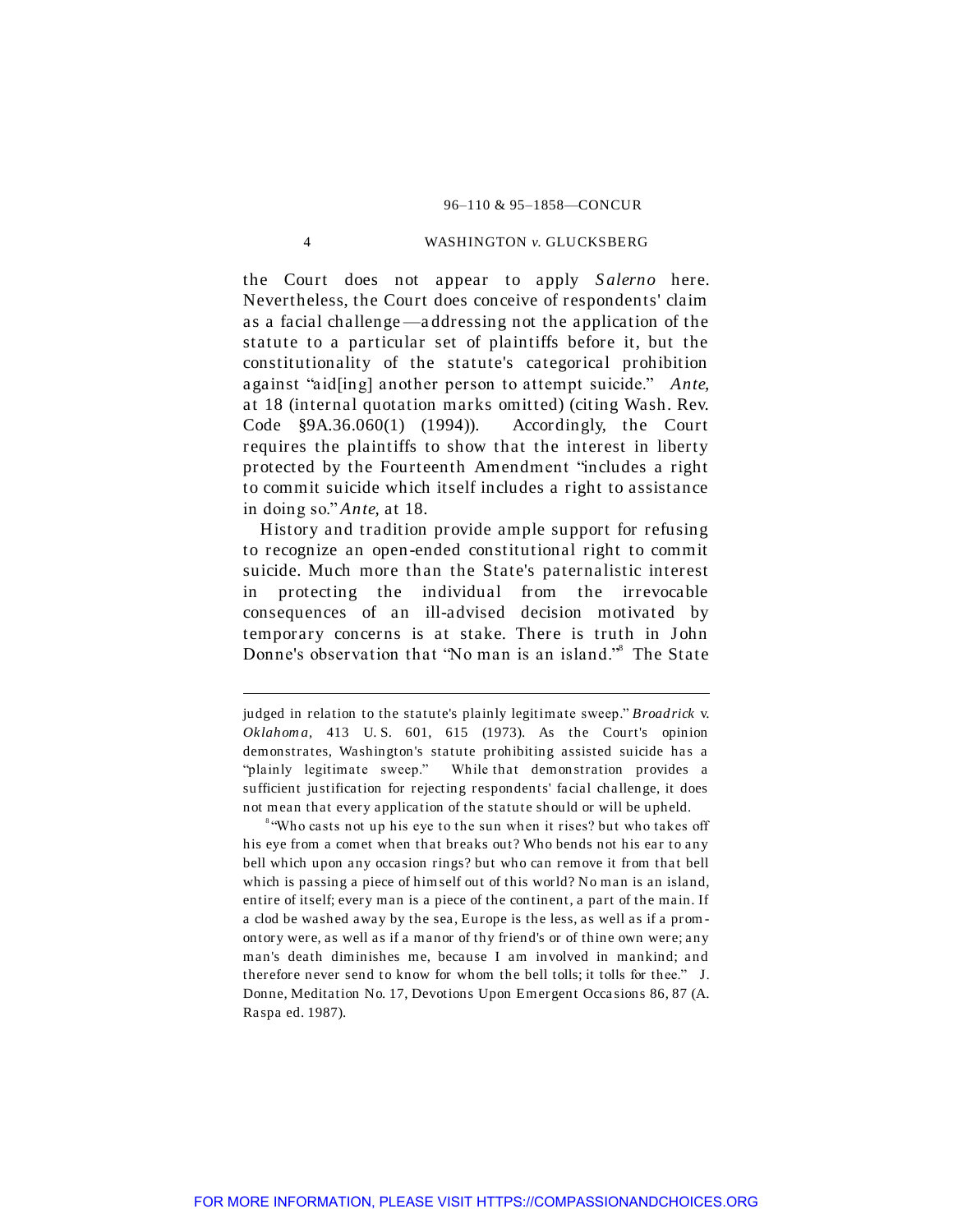#### 96–110 & 95–1858—CONCUR

## WASHINGTON *v.* GLUCKSBERG 5

has an interest in preserving and fostering the benefits that every human being may provide to the community —a community that thrives on the exchange of ideas, expressions of affection, shared memories and humorous incidents as well as on the material contributions that its members create and support. The value to others of a person's life is far too precious to allow the individual to claim a constitutional entitlement to complete autonomy in making a decision to end that life. Thus, I fully agree with the Court that the "liberty" protected by the Due Process Clause does not include a categorical "right to commit suicide which itself includes a right to assistance in doing so." *Ante,* at 18.

But just as our conclusion that capital punishment is not always unconstitutional did not preclude later decisions holding that it is sometimes impermissibly cruel, so is it equally clear that a decision upholding a general statutory prohibition of assisted suicide does not mean that every possible application of the statute would be valid. A State, like Washington, that has authorized the death penalty and thereby has concluded that the sanctity of human life does not require that it always be preserved, must acknowledge that there are situations in which an interest in hastening death is legitimate. Indeed, not only is that interest sometimes legitimate, I am also convinced that there are times when it is entitled to constitutional protection.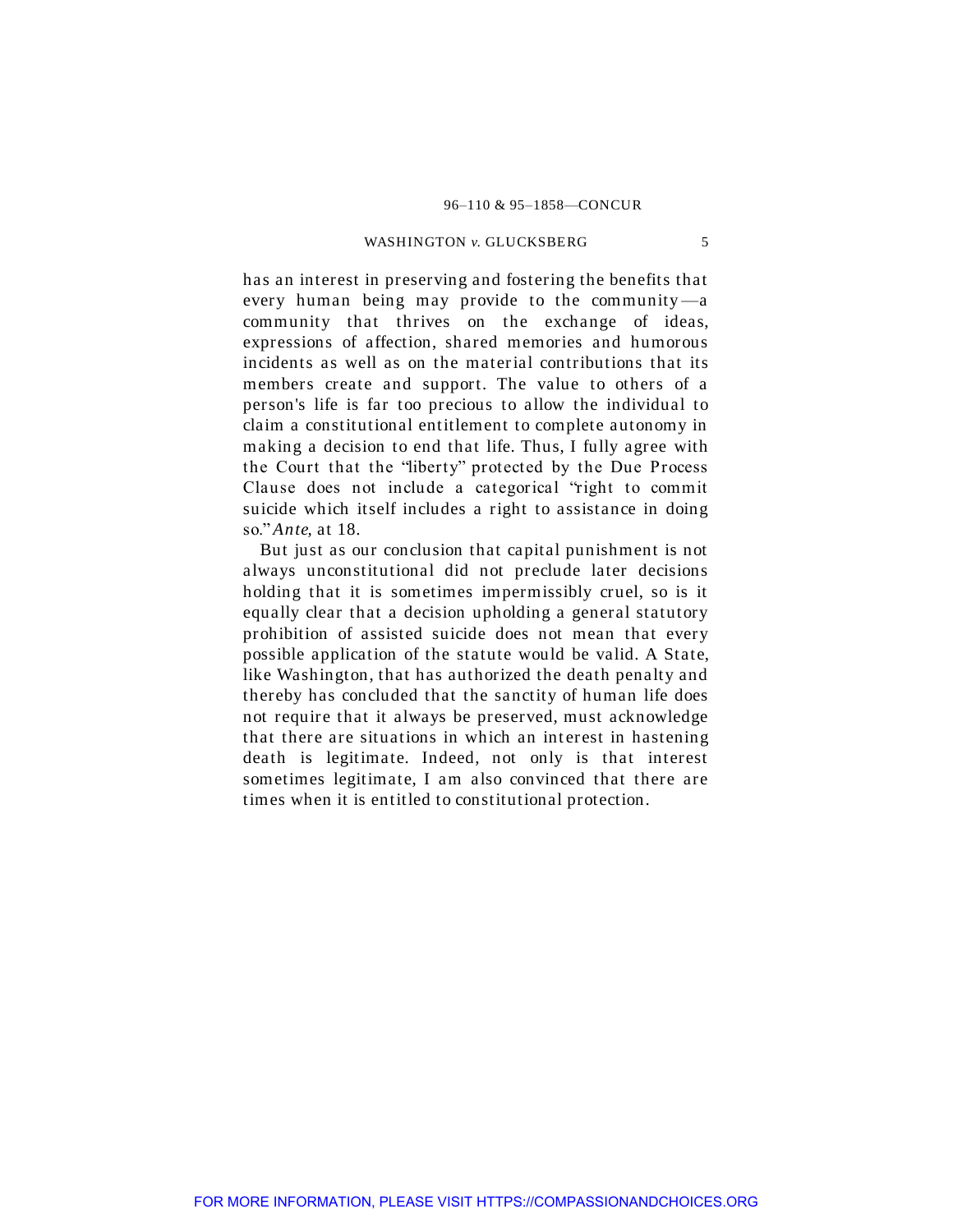# II

In *Cruzan* v. *Director, Mo. Dept. of Health,* 497 U. S. 261 (1990), the Court assumed that the interest in liberty protected by the Fourteenth Amendment encompassed the right of a terminally ill patient to direct the withdrawal of life-sustaining treatment. As the Court correctly observes today, that assumption "was not simply deduced from abstract concepts of personal autonomy." *Ante,* at 21. Instead, it was supported by the common -law tradition protecting the individual's general right to refuse unwanted medical treatment. *Ibid.* We have recognized, however, that this common-law right to refuse treatment is neither absolute nor always sufficiently weighty to overcome valid countervailing state interests. As Justice Brennan pointed out in his *Cruzan* dissent, we have upheld legislation imposing punishment on persons refusing to be vaccinated, 497 U. S., at 312, n. 12, citing *Jacobson* v. *Massachusetts,* 197 U. S. 11, 26–27 (1905), and as J USTICE SCALIA pointed out in his concurrence, the State ordinarily has the right to interfere with an attempt to commit suicide by, for example, forcibly placing a bandage on a self-inflicted wound to stop the flow of blood. 497 U. S., at 298. In most cases, the individual's constitutionally protected interest in his or her own physical autonomy, including the right to refuse un wanted medical treatment, will give way to the State's interest in preserving human life.

*Cruzan,* however, was not the normal case. Given the irreversible nature of her illness and the progressive character of her suffering,<sup>9</sup> Nancy Cruzan's interest in refusing medical care was incidental to her more basic interest in controlling the manner and timing of her death. In finding that her best interests would be served by cutting off the nourishment that kept her alive, the trial court did more than simply vindicate Cruzan's interest in  $\overline{a}$ 

<sup>9</sup> See 497 U. S., at 332, n. 2.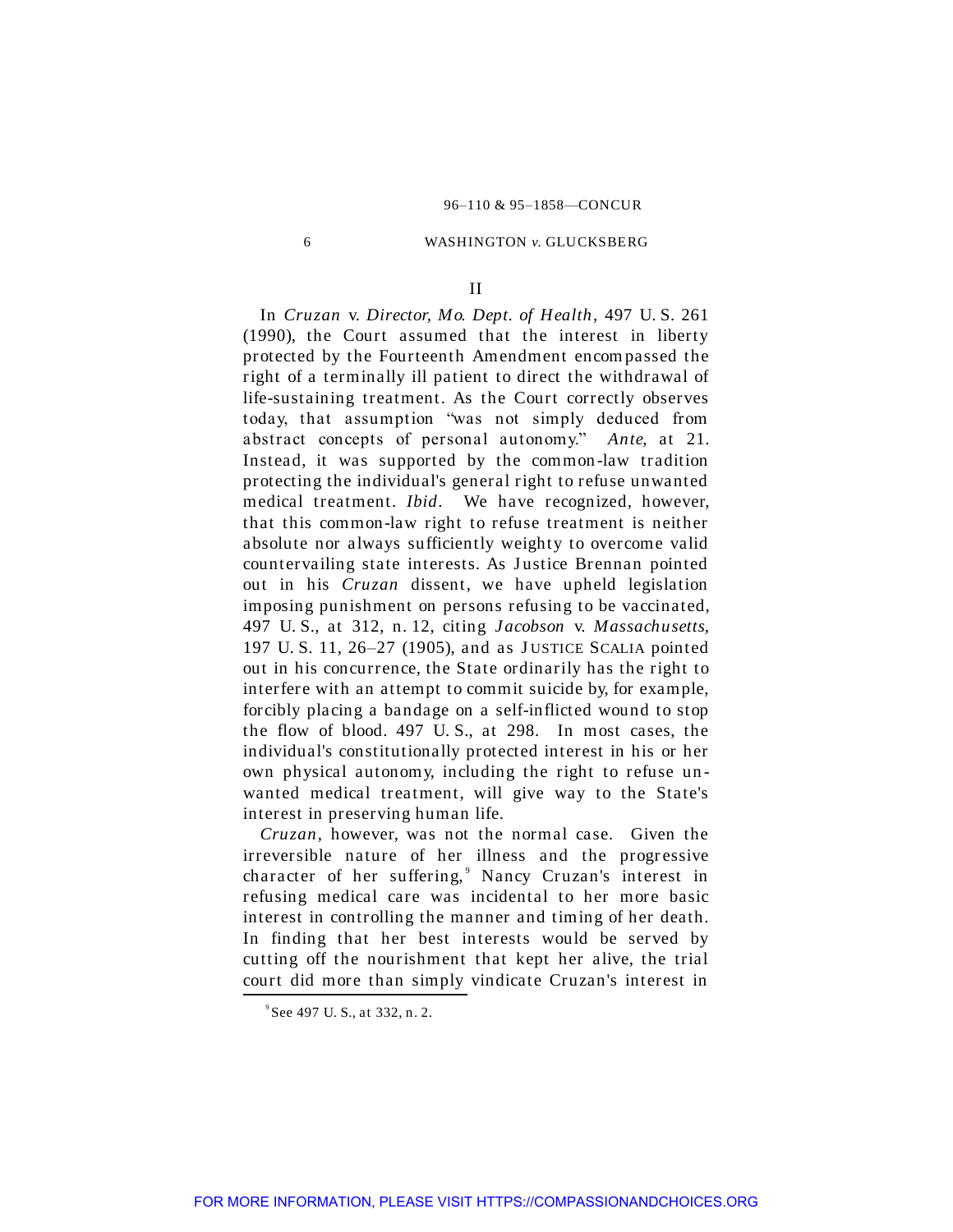#### 96–110 & 95–1858—CONCUR

## WASHINGTON *v.* GLUCKSBERG 7

refusing medical treatment; the court, in essence, authorized affirmative conduct that would hasten her death. When this Court reviewed the case and upheld Missouri's requirement that there be clear and convincing evidence establishing Nancy Cruzan's intent to have life-sustaining nourishment withdrawn, it made two important assumptions: (1) that there was a "liberty interest" in refusing unwanted treatment protected by the Due Process Clause; and (2) that this liberty interest did not "end the inquiry" because it might be outweighed by relevant state interests. *Id.,* at 279. I agree with both of those assumptions, but I insist that the source of Nancy Cruzan's right to refuse treatment was not just a common-law rule. Rather, this right is an aspect of a far broader and more basic concept of freedom that is even older than the common law.<sup>10</sup> This freedom embraces, not merely a person's right to refuse a particular kind of unwanted treatment, but also her interest in dignity, and in determining the character of the memories that will survive long after her death.<sup>11</sup> In recognizing that the State's

<sup>&</sup>lt;sup>10</sup> '[N]either the Bill of Rights nor the laws of sovereign States create the liberty which the Due Process Clause protects. The relevant constitutional provisions are limitations on the power of the sovereign to infringe on the liberty of the citizen. The relevant state laws either create property rights, or they curtail the freedom of the citizen who must live in an ordered society. Of course, law is essential to the exercise and enjoyment of individual liberty in a complex society. But it is not the source of liberty, and surely not the exclusive source.

<sup>&</sup>quot;I had thought it self-evident that all men were endowed by their Creator with liberty as one of the cardinal unalienable rights. It is that basic freedom which the Due Process Clause protects, rather than the particular rights or privileges conferred by specific laws or regulations." *Meachum* v. *Fano*, 427 U. S. 215, 230 (1976) (STEVENS, J., dissenting).

<sup>&</sup>lt;sup>11</sup> 'Nancy Cruzan's interest in life, no less than that of any other person, includes an interest in how she will be thought of after her death by those whose opinions mattered to her. There can be no doubt that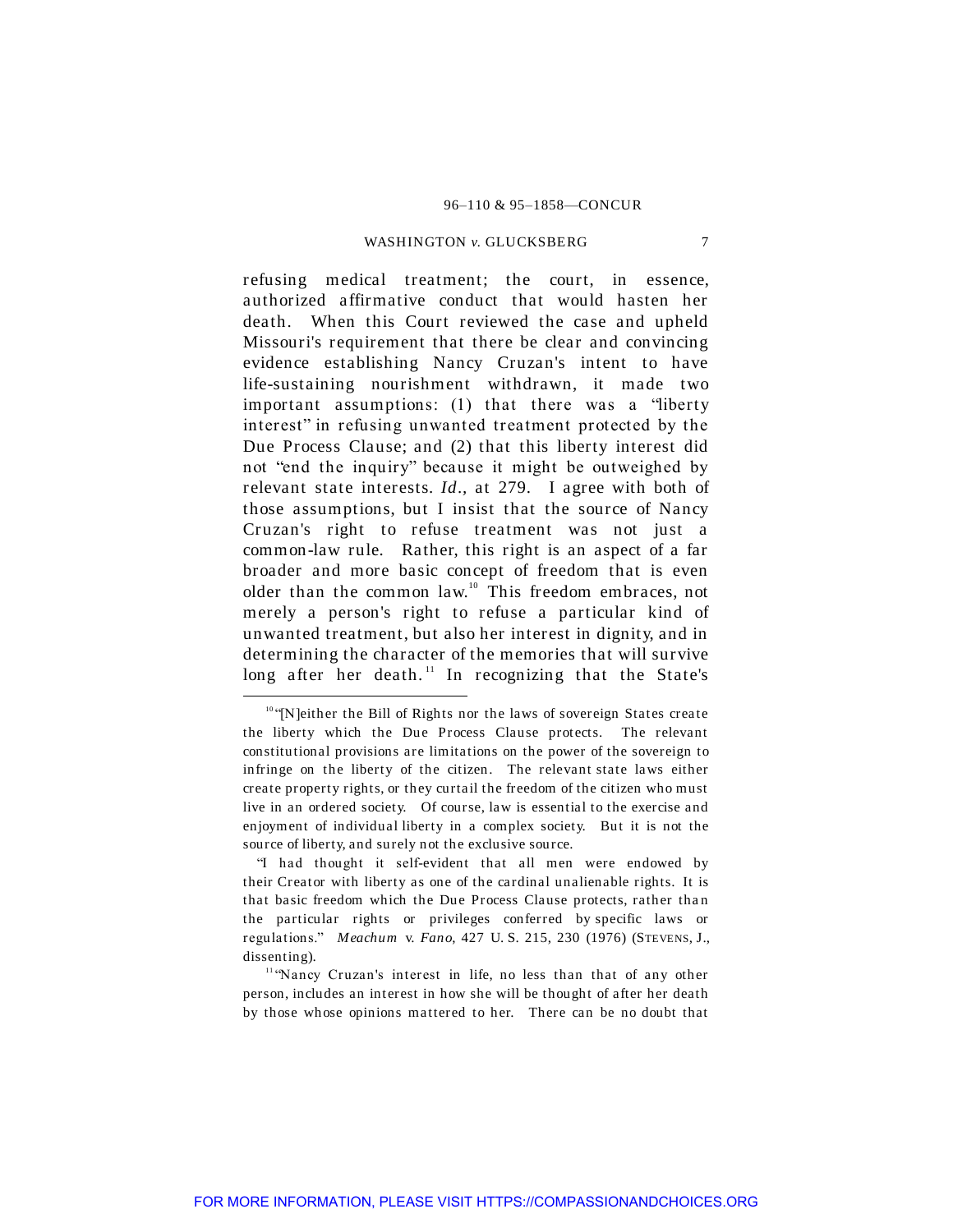interests did not outweigh Nancy Cruzan's liberty interest in refusing medical treatment, *Cruzan* rested not simply on the common-law right to refuse medical treatment, but —at least implicitly—on the even more fundamental right to make this "deeply personal decision," 497 U. S., at 289 (O'CONNOR, J., concurring).

Thus, the common-law right to protection from battery, which included the right to refuse medical treatment in most circumstances, did not mark "the outer limits of the substantive sphere of liberty" that supported the Cruzan family's decision to hasten Nancy's death. *Planned Parenthood of S outheastern Pa.* v. *Casey,* 505 U. S. 833, 848 (1992). Those limits have never been precisely defined. They are generally identified by the importance and character of the decision confronted by the individual, *Whalen* v. *Roe,* 429 U. S. 589, 599–600, n. 26 (1977). Whatever the outer limits of the concept may be, it definitely includes protection for matters "central to personal dignity and autonomy." *Casey,* 505 U. S., at 851. It includes,

"the individual's right to make certain unusually important decisions that will affect his own, or his family's, destiny. The Court has referred to such decisions as implicating `basic values,' as being `fundamental,' and as being dignified by history and

-

her life made her dear to her family and to others. How she dies will affect how that life is remembered." *Cruzan* v. *Director, Mo. Dept. of Health,* 497 U. S. 261, 344 (1990) (STEVENS,J., dissenting).

<sup>&</sup>quot;Each of us has an interest in the kind of memories that will survive after death. To that end, individual decisions are often motivated by their impact on others. A member of the kind of family identified in the trial court's findings in this case would likely have not only a normal interest in minimizing the burden that her own illness imposes on others, but also an interest in having their memories of her filled predominantly with thoughts about her past vitality rather than her current condition." *Id.,* at 356.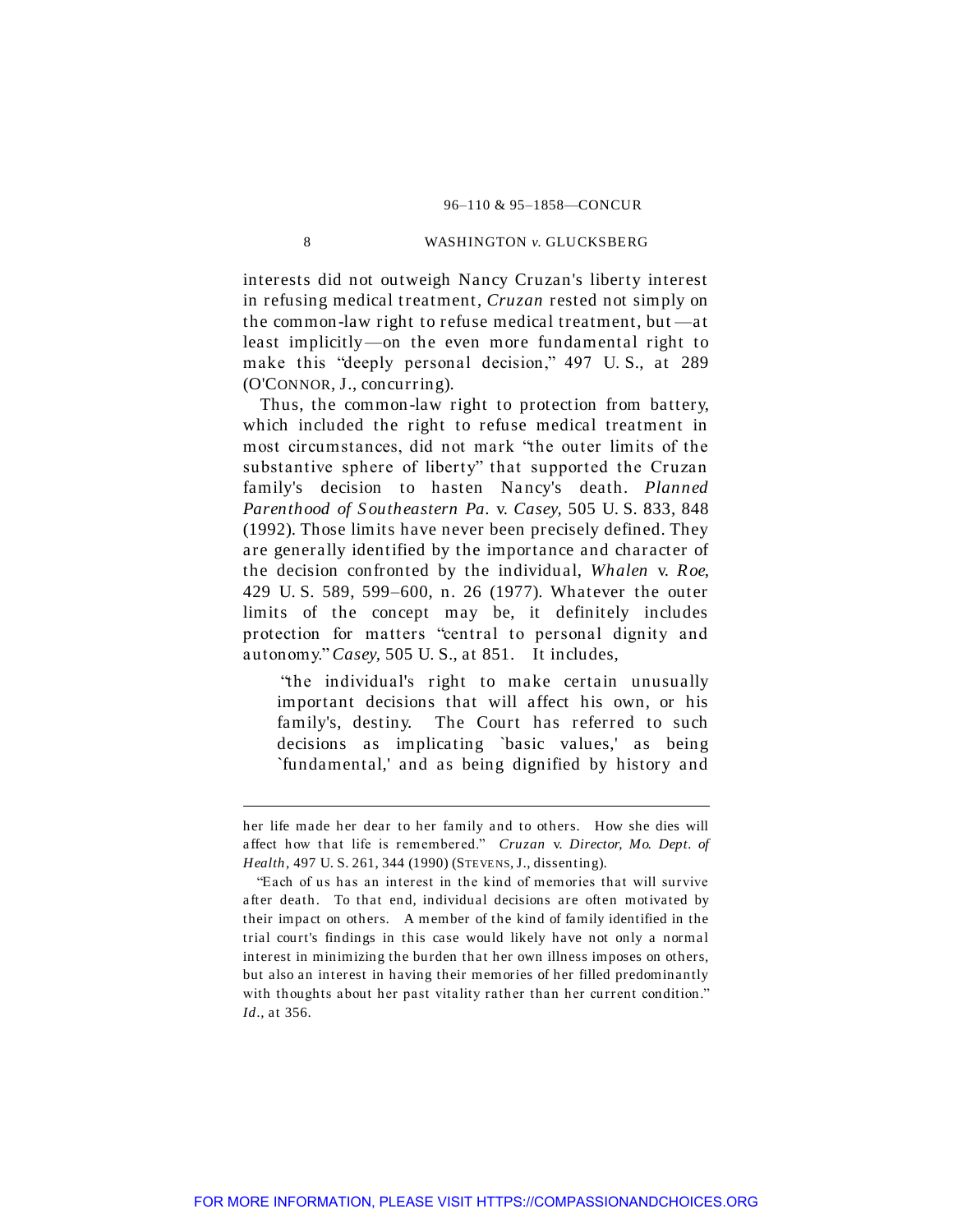tradition. The character of the Court's language in these cases brings to mind the origins of the American heritage of freedom—the abiding interest in individual liberty that makes certain state intrusions on the citizen's right to decide how he will live his own life intolerable." *Fitzgerald* v. *Porter Mem orial Hospital,* 523 F. 2d 716, 719–720 (CA7 1975) (footnotes omitted), cert. denied, 425 U. S. 916 (1976).

The *Cruzan* case demonstrated that some state intrusions on the right to decide how death will be encoun tered are also intolerable. The now-deceased plaintiffs in this action may in fact have had a liberty interest even stronger than Nancy Cruzan's because, not only were they terminally ill, they were suffering constant and severe pain. Avoiding intolerable pain and the indignity of living one's final days incapacitated and in agony is certainly "[a]t the heart of [the] liberty ... to define one's own concept of existence, of meaning, of the universe, and of the mystery of human life." *Casey,* 505 U. S., at 851.

While I agree with the Court that *Cruzan* does not decide the issue presented by these cases, *Cruzan* did give recognition, not just to vague, unbridled notions of autonomy, but to the more specific interest in making decisions about how to confront an imminent death. Although there is no absolute right to physician -assisted suicide, *Cruzan* makes it clear that some individuals who no longer have the option of deciding whether to live or to die because they are a lready on the threshold of death have a constitutionally protected interest that may outweigh the State's interest in preserving life at all costs. The liberty interest at stake in a case like this differs from, and is stronger than, both the common -law right to refuse medical treatment and the unbridled interest in deciding whether to live or die. It is an interest in deciding how, rather than whether, a critical threshold shall be crossed.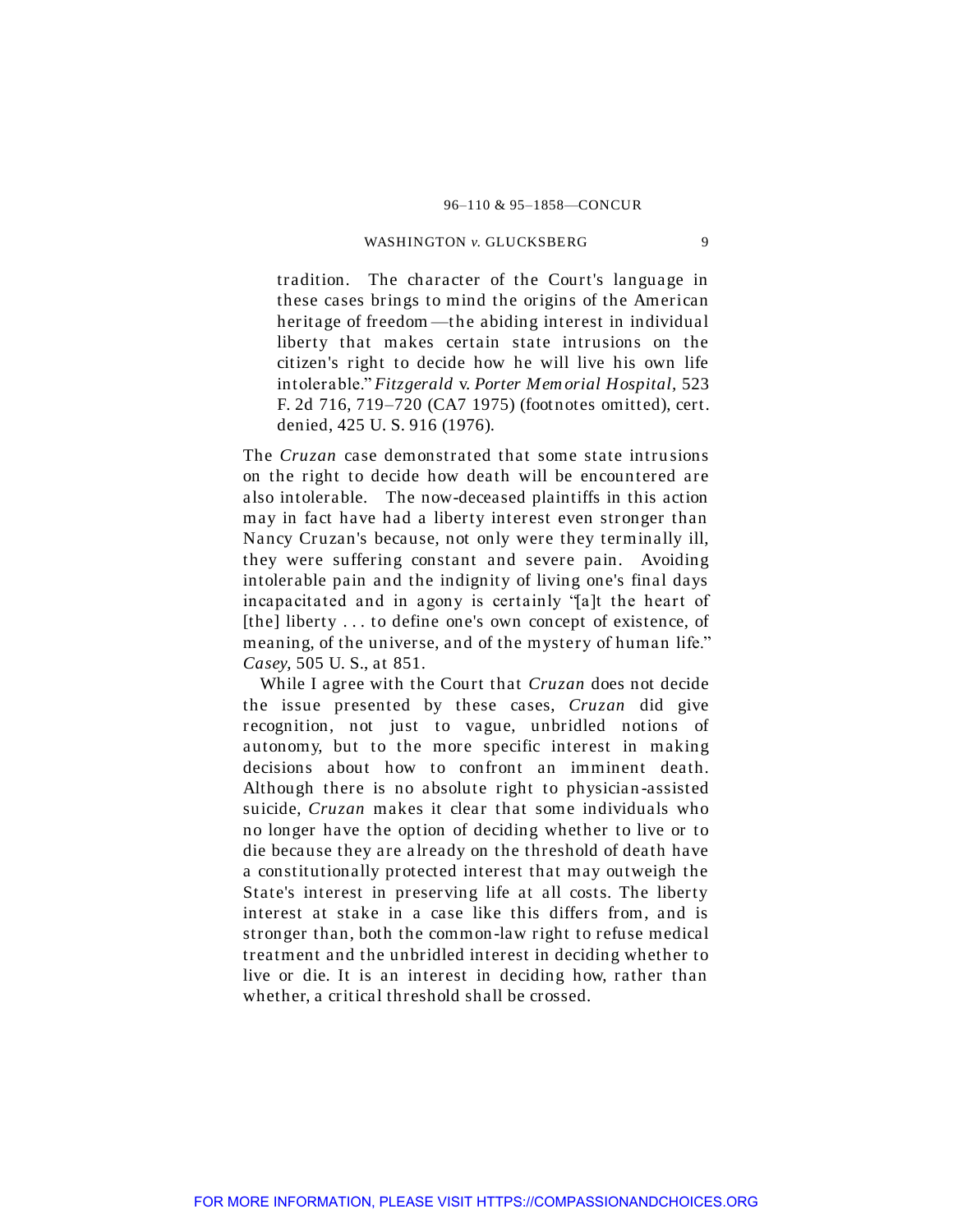# III

The state interests supporting a general rule banning the practice of physician-assisted suicide do not have the same force in all cases. First and foremost of these interests is the "`unqualified interest in the preservation of human life,' " *ante,* at 24, (quoting *Cruzan,* 497 U. S., at 282,) which is equated with "the sanctity of life," ante, at 25, (quoting the American Law Institute, Model Penal Code §210.5, Comment 5, p. 100 (Official Draft and Revised Comments 1980)). That interest not only justifies—it commands —m aximum protection of every individual's interest in remaining alive, which in turn commands the same protection for decisions about whether to commence or to terminate life-support systems or to administer pain medication that may hasten death. Properly viewed, however, this interest is not a collective interest that should always outweigh the interests of a person who because of pain, incapacity, or sedation finds her life intolerable, but rather, an aspect of individual freedom.

Many terminally ill people find their lives meaningful even if filled with pain or dependence on others. Some find value in living through suffering; some have an abiding desire to witness particular events in their families' lives; many believe it a sin to hasten death. Individuals of different religious faiths make different judgments and choices about whether to live on under such circumstances. There are those who will want to continue aggressive treatment; those who would prefer terminal sedation; and those who will seek withdrawal from life-support systems and death by gradual starva tion and dehydration. Although as a general matter the State's interest in the contributions each person may make to society outweighs the person's interest in ending her life, this interest does not have the same force for a terminally ill patient faced not with the choice of whether to live, only of how to die. Allowing the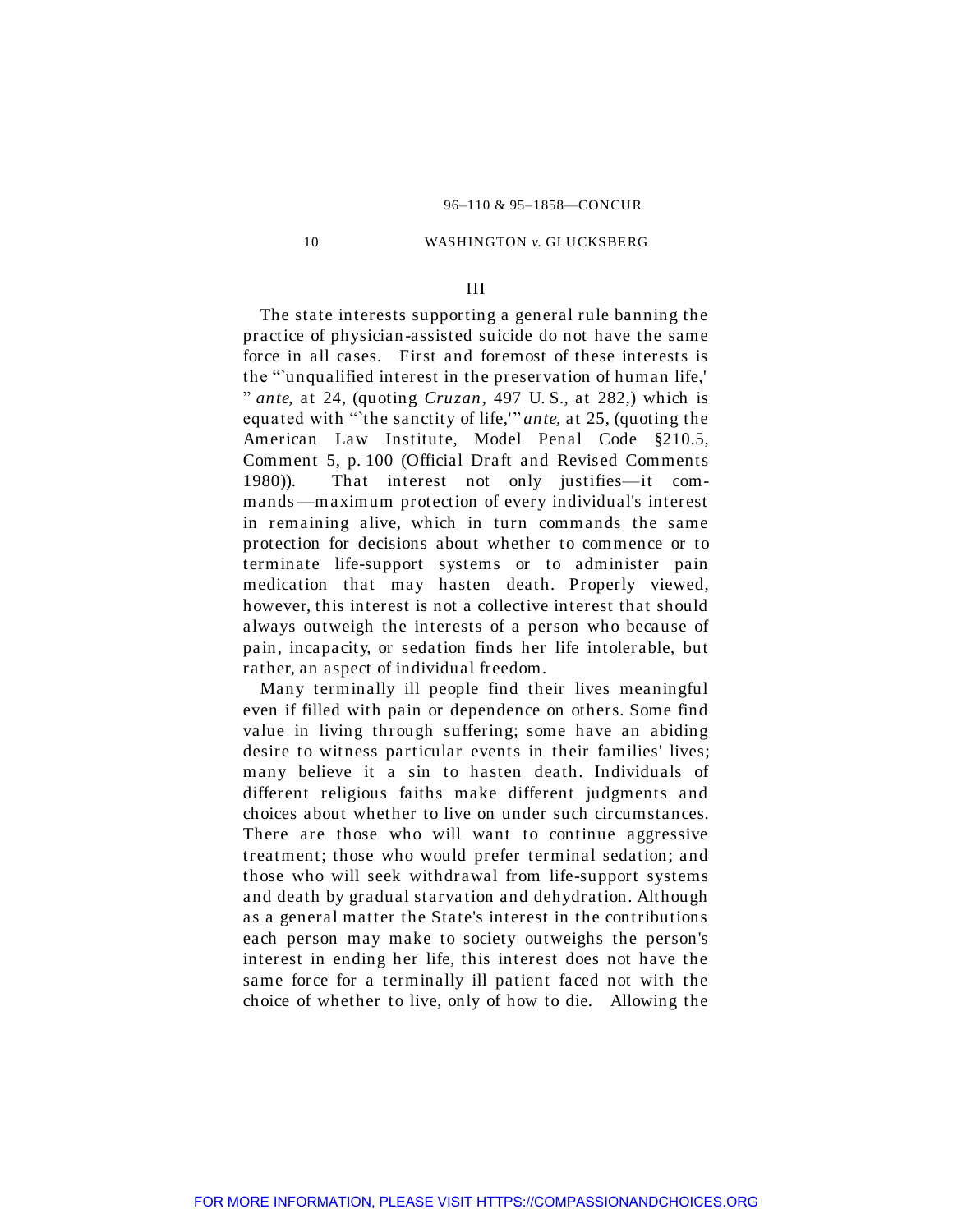individual, rather than the State, to make judgments " `about the "quality" of life that a particular individual may enjoy.'" *ante,* at 25 (quoting *Cruzan,* 497 U. S., at 282), does not mean that the lives of terminally-ill, disabled people have less value than the lives of those who are healthy, see *ante,* at 28. Rather, it gives proper recognition to the individual's interest in choosing a final chapter that accords with her life story, rather than one that demeans her values and poisons memories of her. See Brief for Bioethicists as *Am ici Curiae* 11; see also R. Dworkin, Life's Dominion 213 (1993) ("Whether it is in someone's best interests that his life end in one way rather than another depends on so much else that is special about him —a bout the shape and character of his life and his own sense of his integrity and critical interests—that no uniform collective decision can possibly hope to serve everyone even decently").

Similarly, the State's legitimate interests in preventing suicide, protecting the vulnerable from coercion and abuse, and preventing euthanasia are less significant in this context. I agree that the State has a compelling interest in preventing persons from committing suicide because of depression, or coercion by third parties. But the State's legitimate interest in preventing abuse does not apply to an individual who is not victimized by abuse, who is not suffering from depression, and who makes a rational and voluntary decision to seek assistance in dying. Although, as the New York Task Force report discusses, diagnosing depression and other mental illness is not always easy, mental health workers and other professionals expert in working with dying patients can help patients cope with depression and pain, and help patients assess their options. See Brief for Washington State Psychological Association et al. as *Am ici Curiae* 8–10.

Relatedly, the State and *am ici* express the concern that patients whose physical pain is inadequately treated will be more likely to request assisted suicide. Encour aging the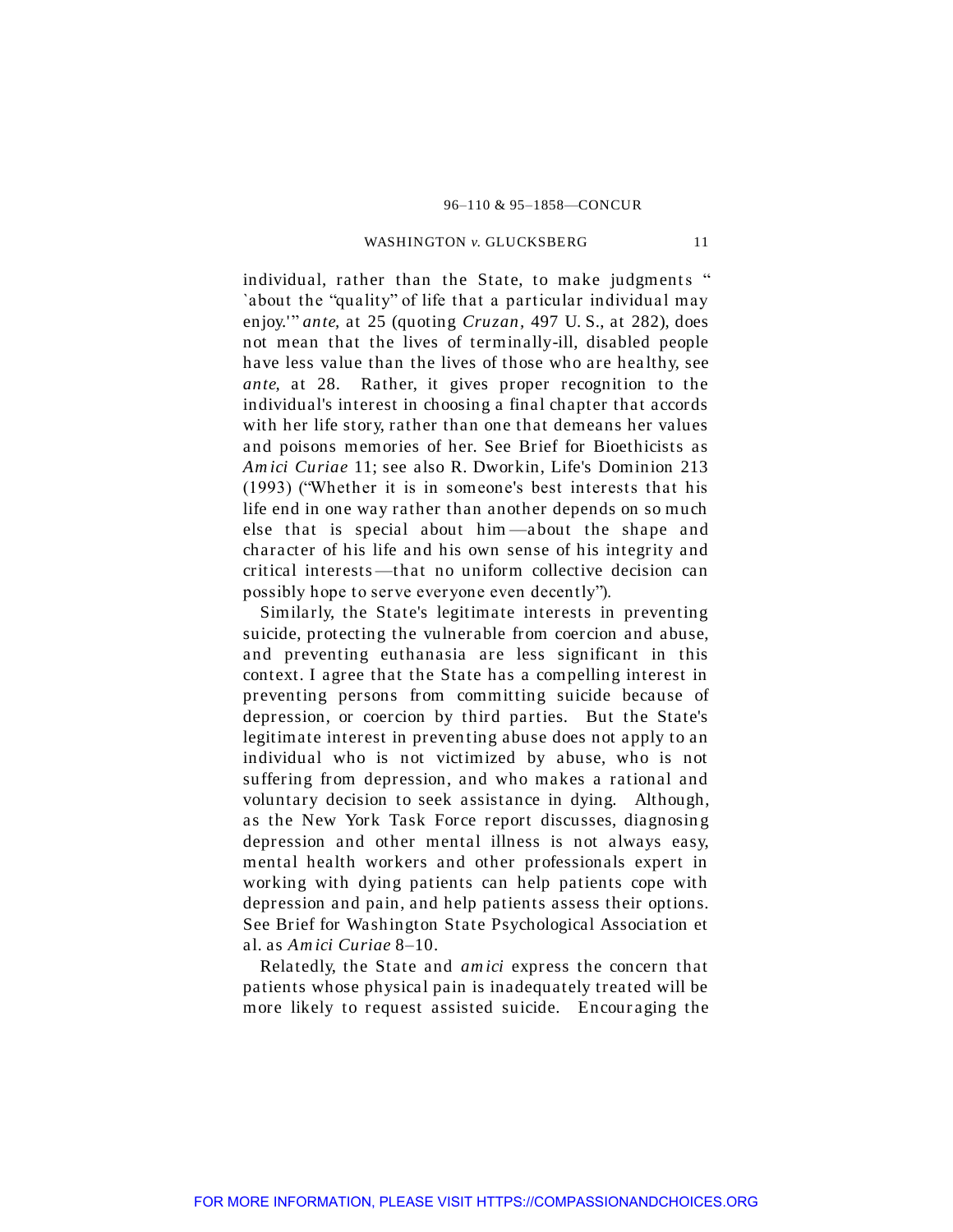development and ensuring the availability of adequate pain treatment is of utmost importance; palliative care, however, cannot alleviate all pain and suffering. See Orentlicher, Legalization of Physician Assisted Suicide: A Very Modest Revolution, 38 Boston College L. Rev. (Galley, p. 8) (1997) ("Greater use of palliative care would reduce the demand for assisted suicide, but it will not eliminate [it]"); see also Brief for Coalition of Hospice Professionals as *Am ici Curiae* 8 (citing studies showing that "[a]s death becomes more imminent, pain and suffering become progressively more difficult to treat"). An individual adequately informed of the care alternatives thus might make a rational choice for assisted suicide. For such an individual, the State's interest in preventing potential abuse and mistake is only minimally implicated.

The final major interest asserted by the State is its interest in preserving the traditional integrity of the medical profession. The fear is that a rule permitting physicians to assist in suicide is inconsistent with the perception that they serve their patients solely as healers. But for some patients, it would be a physician's refusal to dispense medication to ease their suffering and make their death tolerable and dignified that would be inconsistent with the healing role See Block & Billings, Patient Request to Hasten Death, 154 Archives Internal Med. 2039, 2045 (1994) (A doctor's refusal to hasten death "may be experienced by the [dying] patient as an abandonment, a rejection, or an expression of inappropriate paternalistic authority"). For doctors who have long-standing relationships with their patients, who have given their patients advice on alternative treatments, who are attentive to their patient's individualized needs, and who are knowledgeable about pain symptom management and palliative care options, see Quill, Death and Dignity, A Case of Individualized Decision Making, 324 New England J. of Med. 691–694 (1991), heeding a patient's desire to assist in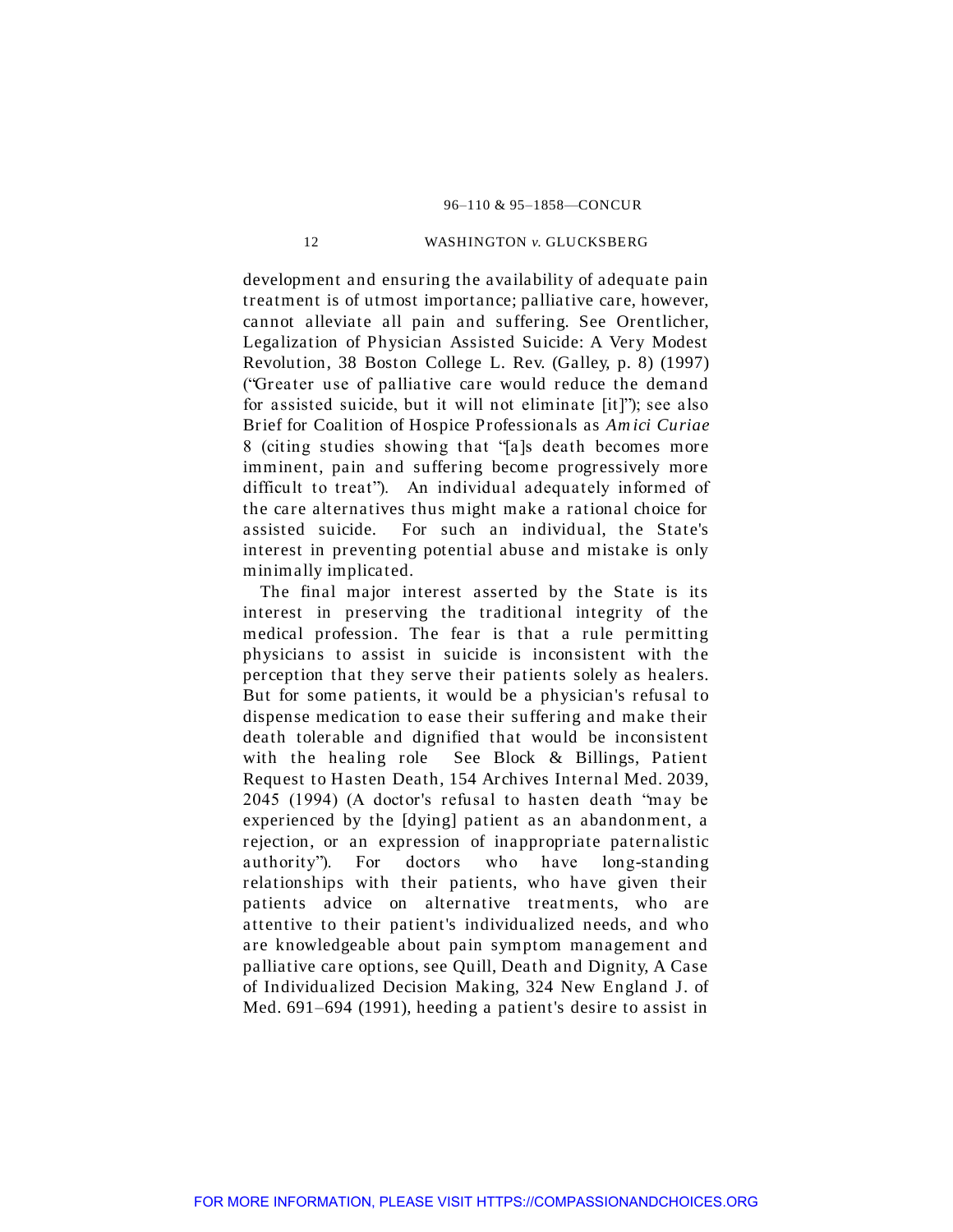her suicide would not serve to harm the physician-patient relationship. Furthermore, because physicians are already involved in making decisions that hasten the death of terminally ill patients —through termination of life support, withholding of medical treatment, and terminal sedation —there is in fact significant tension between the traditional view of the physician's role and the actual practice in a growing number of cases. $12$ 

As the New York State Task Force on Life and the Law recognized, a State's prohibition of assisted suicide is justified by the fact that the "'ideal'" case in which "patients would be screened for depression and offered treatment, effective pain medication would be available, and all  $\overline{a}$ 

 $12$ I note that there is evidence that a significant number of physicians support the practice of hastening death in particular situations. A survey published in the New England Journal of Medicine, found that 56% of responding doctors in Michigan preferred legalizing assisted suicide to an explicit ban. Bachman et al., Attitudes of Michigan Physicians and the Public Toward Legalizing Physician-Assisted Suicide and Voluntary Euthanasia, 334 New England J. Med. 303–309 (1996). In a survey of Oregon doctors, 60% of the responding doctors supported legalizing assisted suicide for terminally ill patients. See Lee et al., Legalizing Assisted Suicide—Views of Physicians in Oregon, 335 New England J. Med. 310–315 (1996). Another study showed that 12% of physicians polled in Washington State reported that they had been asked by their terminally ill patients for prescriptions to hasten death, and that, in the year prior to the study, 24% of those physicians had complied with such requests. See Back, Wallace, Starks, & Perlman, Physician-Assisted Suicide and Euthanasia in Washington State, 275 JAMA 919–925 (1996); see also Doukas, Water house, Gorenflo, & Seld, Attitudes and Behaviors on Physician-Assisted Death: A Study of Michigan Oncologists, 13 J. Clinical Oncology 1055 (1995) (report ing that 18% of responding Michigan oncologists reported active participation in assisted suicide); Slome, Moulton, Huffine, Gorter, & Abrams, Physicians' Attitudes Toward Assisted Suicide in AIDS, 5 J. Acquired Immune Deficiency Syn dromes 712 (1992) (reporting that 24% of responding physicians who treat AIDS pa tients would likely grant a patient's request for assistance in hasten ing death).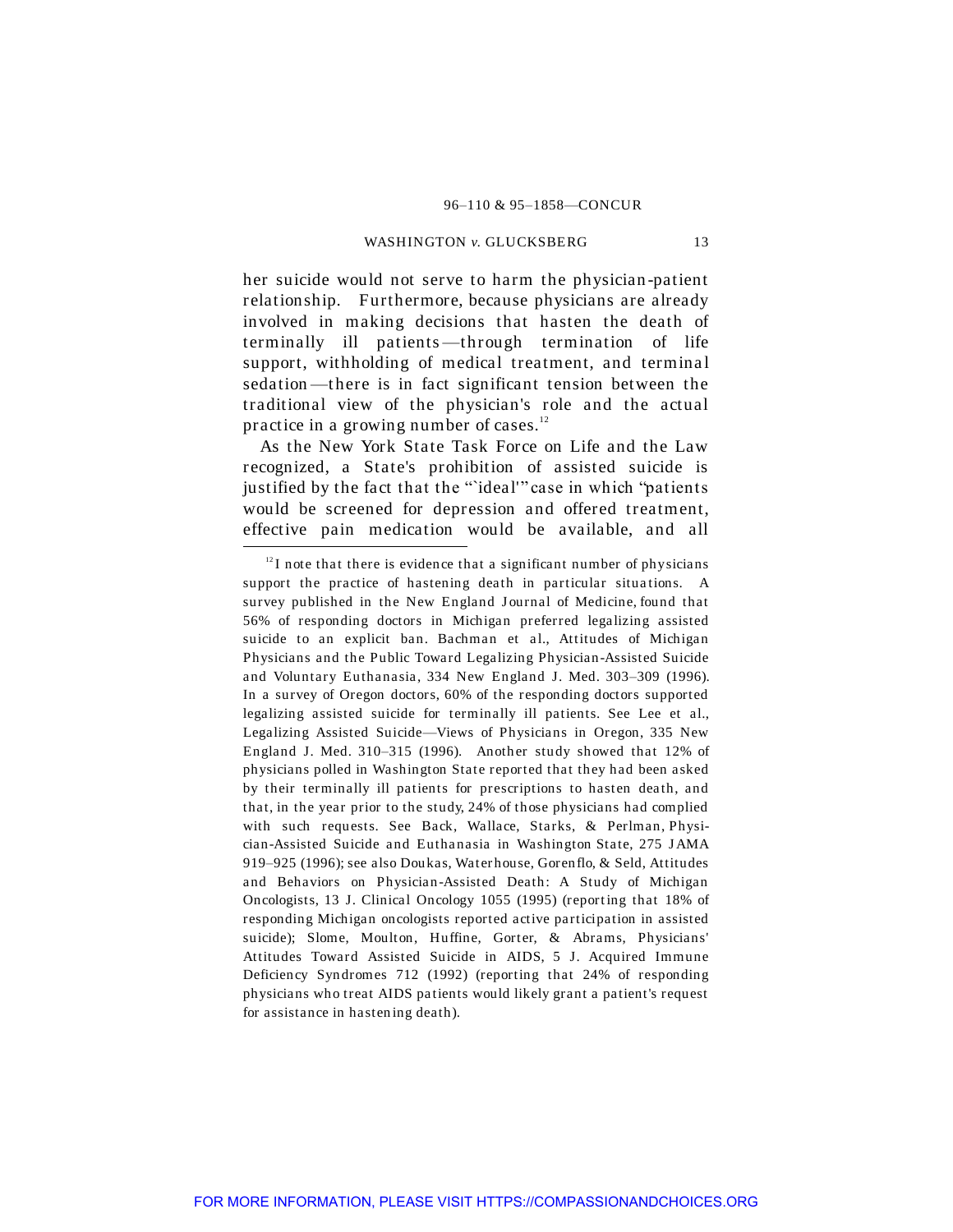patients would have a supportive committed family and doctor" is not the usual case. New York State Task Force on Life and the Law, When Death Is Sought: Assisted Suicide and Euthanasia in the Medical Context 120 (May 1994). Although, as the Court concludes today, these *potential* harms are sufficient to support the State's general public policy against assisted suicide, they will not always outweigh the individual liberty interest of a particular patient. Unlike the Court of Appeals, I would not say as a categorical matter that these state interests are invalid as to the entire class of terminally ill, mentally competent patients. I do not, however, foreclose the possibility that an individual plaintiff seeking to hasten her death, or a doctor whose assistance was sought, could prevail in a more particularized challenge. Future cases will determine whether such a challenge may succeed.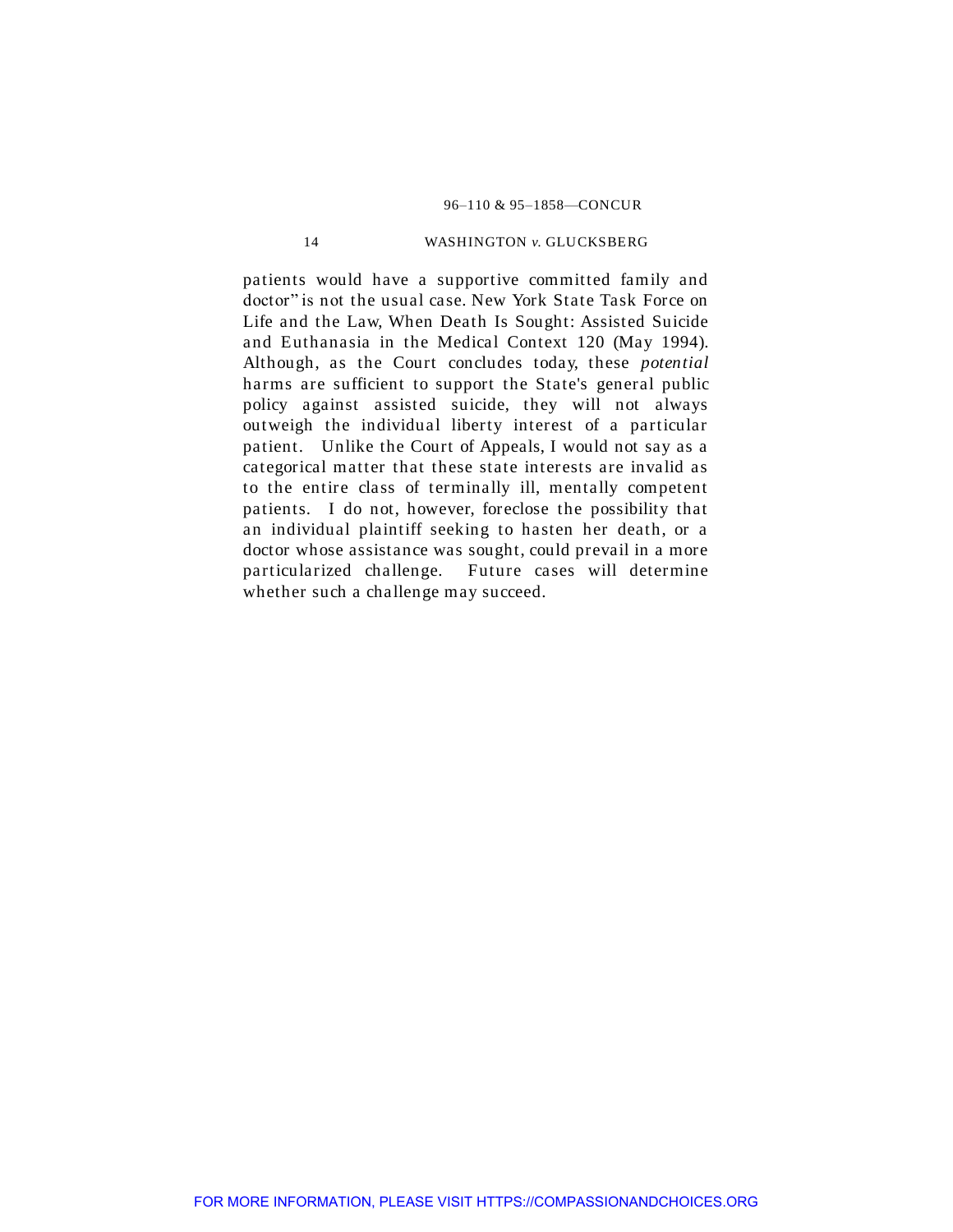# IV

In New York, a doctor must respect a competent person's decision to refuse or to discontinue medical treatment even though death will thereby ensue, but the same doctor would be guilty of a felony if she provided her patient assistance in committing suicide.<sup>13</sup> Today we hold that the Equal Protection Clause is not violated by the resulting disparate treatment of two classes of terminally ill people who may have the same interest in hastening death. I agree that the distinction between permitting death to ensue from an underlying fatal disease and causing it to occur by the administration of medication or other means provides a constitutionally sufficient basis for the State's classification.<sup>14</sup> Unlike the Court, however, see *Vacco, ante,* at 6–7, I am not persuaded that in all cases there will in fact be a significant difference between the intent of the physicians, the patients or the families in the two situations.

There may be little distinction between the intent of a terminally-ill patient who decides to remove her life-support and one who seeks the assistance of a doctor in ending her life; in both situations, the patient is seek ing to hasten a certain, impending death. The doctor's intent might also be the same in prescribing lethal medication as it is in terminating life support. A doctor who fails to administer medical treatment to one who is dying from a disease could be doing so with an intent to harm or kill that patient. Conversely, a doctor who prescribes lethal medication does not necessarily intend the patient's death —rather that doctor may seek simply to ease the patient's suffering and to comply with her wishes. The

<sup>13</sup>See *Vacco* v. *Quill, ante,* at 1, nn. 1 and 2.

<sup>&</sup>lt;sup>14</sup>The American Medical Association recognized this distinction when it supported Nancy Cruzan and continues to recognize this distinction in its support of the States in these cases.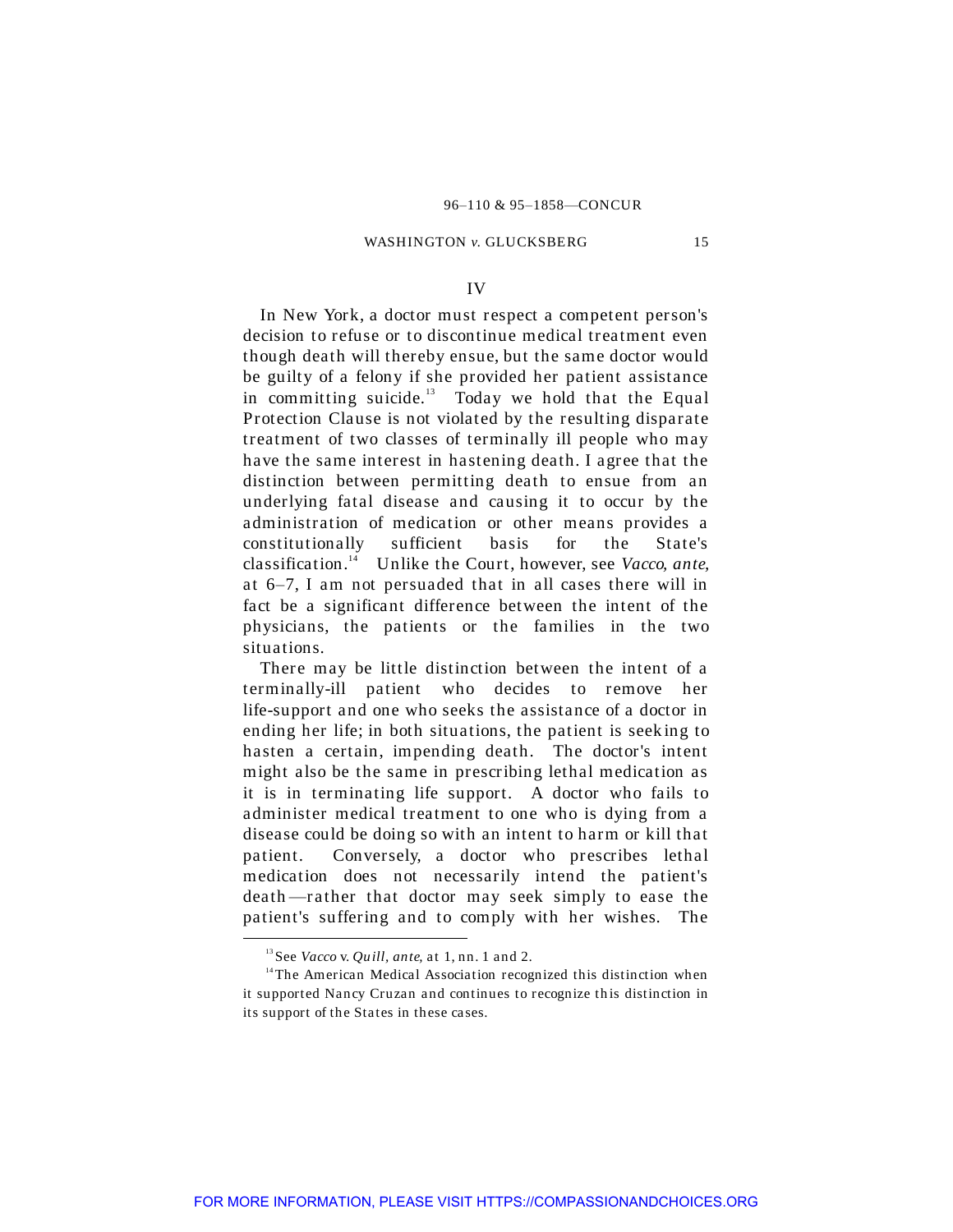illusory character of any differences in intent or causation is confirmed by the fact that the American Medical Association unequivocally endorses the practice of terminal sedation —the administration of sufficient dosages of pain-killing medication to terminally ill patients to protect them from excruciating pain even when it is clear that the time of death will be advanced. The purpose of terminal sedation is to ease the suffering of the patient and comply with her wishes, and the actual cause of death is the administration of heavy doses of lethal sedatives. This same intent and causation may exist when a doctor complies with a patient's request for lethal medication to hasten her death.<sup>15</sup>

Thus, although the differences the majority notes in causation and intent between terminating life-support and assisting in suicide support the Court's rejection of the respondents' facial challenge, these distinctions may be inapplicable to particular terminally ill patients and their doctors. Our holding today in *Vacco* v. *Quill* that the Equal Protection Clause is not violated by New York's classification, just like our holding in *Washington* v. *Glucksberg* that the Washington statute is not invalid on its face, does not foreclose the possibility that some applications of the New York statute may impose an intolerable intrusion on the patient's freedom.

There remains room for vigorous debate about the outcome of particular cases that are not necessarily

 $^{15}$  If a doctor prescribes lethal drugs to be self-administered by the patient, it not at all clear that the physician's intent is that the patient "be made dead," *ante*, at 7 (internal quotation marks omitted). Many patients prescribed lethal medications never actually take them; they merely acquire some sense of control in the process of dying that the availability of those medications provides. See Back, *supra* n. 12, at 922; see also Quill, 324 New England J. Med., at 693 (describing how some patients fear death less when they feel they have the option of physician-assisted suicide).